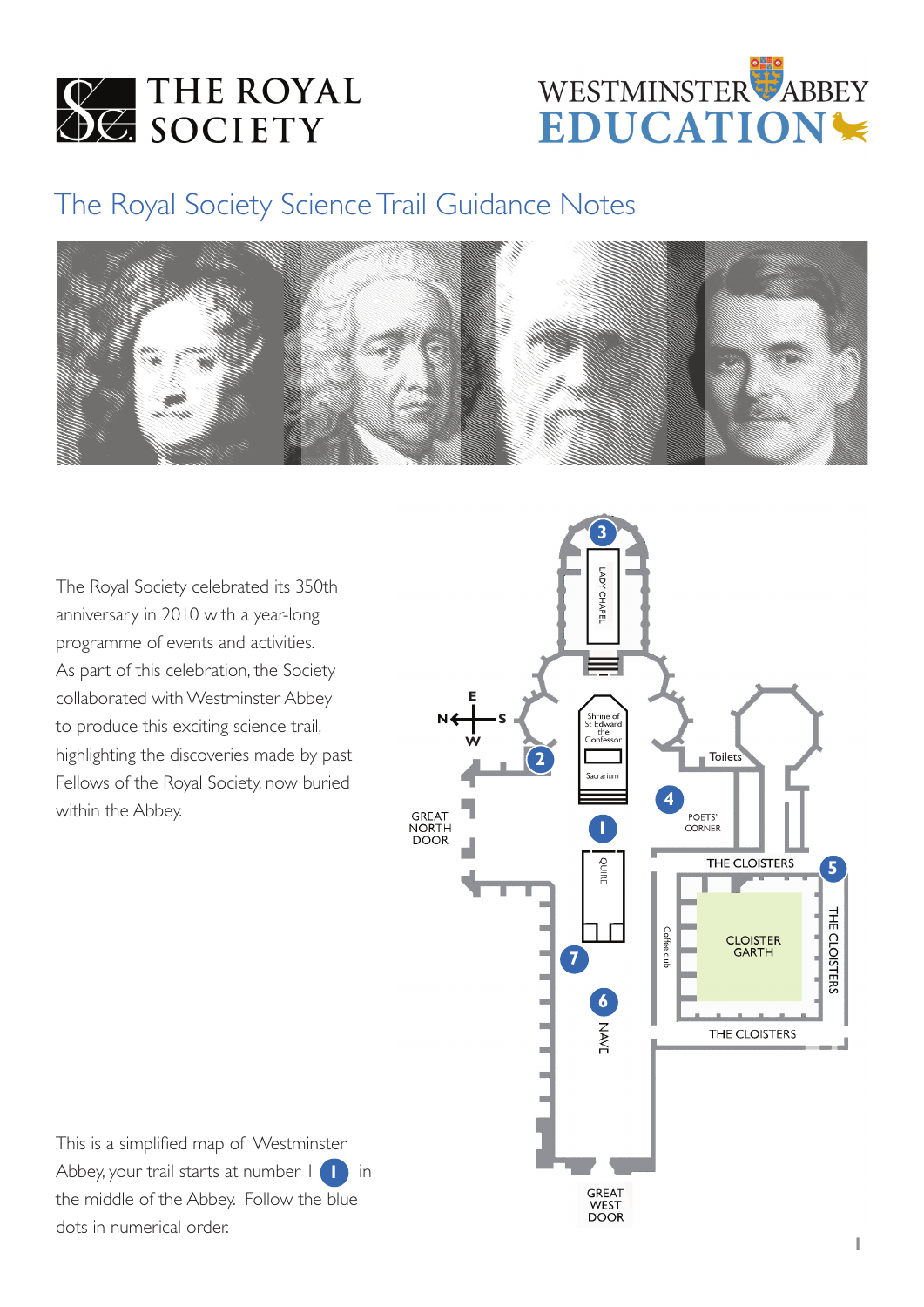# History of the Abbey

The earliest evidence we have for a church on this site is AD960, when St. Dunstan established a monastery here. A hundred years later, Edward the Confessor refounded the abbey. He also built his palace here and from then on, Westminster has been the seat of power in Britain.

The current building was mainly built by Henry III. He was particularly devoted to Edward, who was canonised in 1161. Henry created a fabulous golden shrine for the saint and commissioned the Cosmati Pavement upon which Coronations take place. Further building work was done over the centuries and restoration work still takes place today.

Over 3500 people are recorded as being buried in the Abbey and there are many more whose names we do not know. Wherever one digs in the site, remains are found. They are always reburied if they have to be disturbed.

# The Abbey Today

The Abbey is still first and foremost a church. As a Royal Peculiar, it is directly responsible to the monarch and plays an important part in the life of the Royal Family. As well as being used for all Coronations since that of Edward II in 1307, more recently is has been used for the marriages of Princess Anne to Captain Mark Phillips in 1973 and Prince Andrew to Sarah Ferguson in 1986. In 1997, the Abbey held the funeral of Diana, Princess of Wales, and in 2002 that of Queen Elizabeth, the Queen Mother. Every year, key events such as Remembrance Day and Commonwealth Day are celebrated and the Queen is a regular visitor. In 2010 she opened a new Education Centre at the Abbey and viewed important restoration work.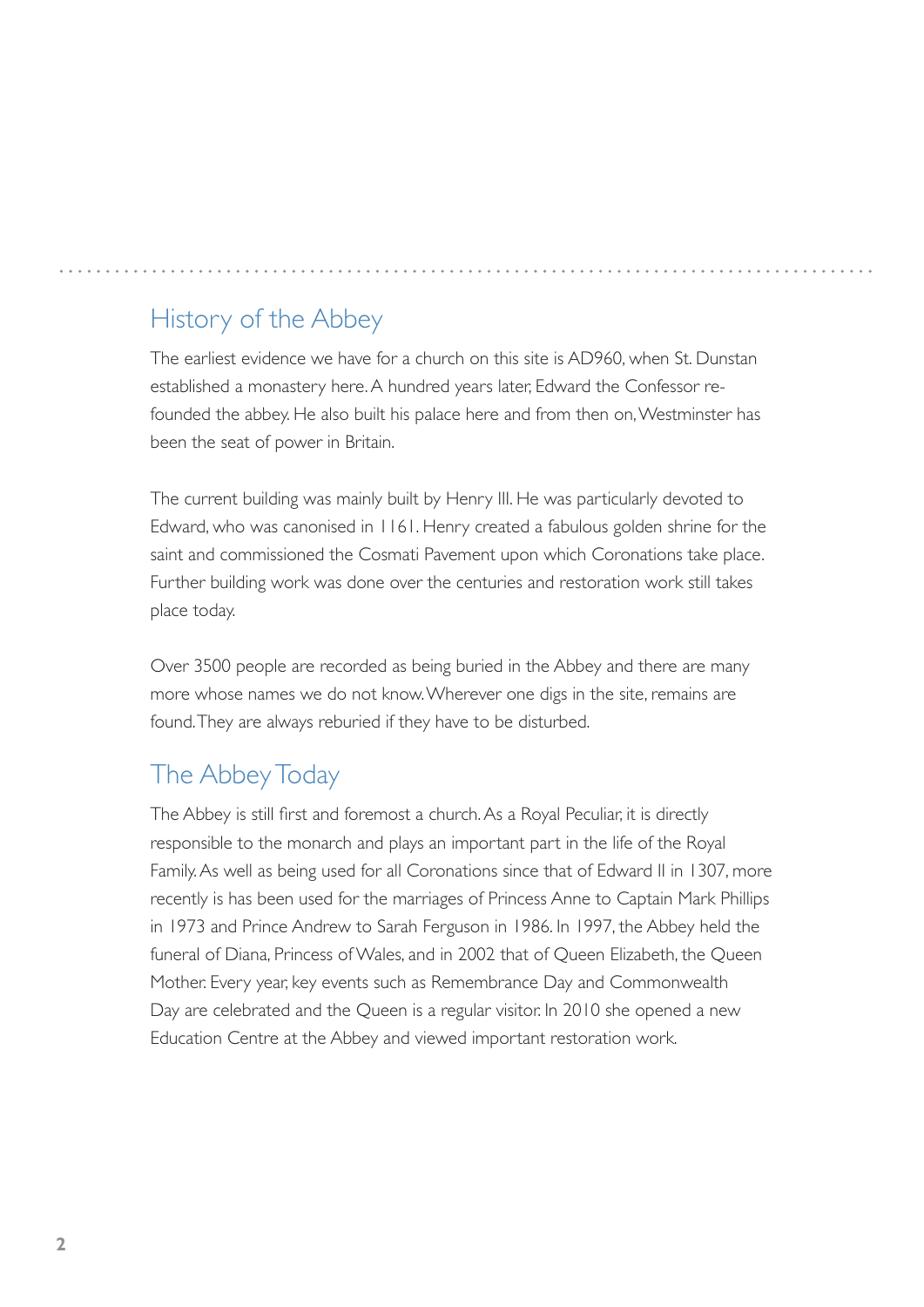

**1 Write down three things that had to be discovered or invented for people to build Westminster Abbey.** *e.g. Tools which could cut stones.*

- **1. How to make glass.**
- **2. How to build foundations to support a high tower.**
- **3. How to carve stone.**



**2** *Leave this area and turn right into the North Ambulatory. Turn left to enter an area which was once three chapels. At the far end you will see a large tomb.*

On the wall behind the tomb, there are a number of memorials to great scientists: Thomas Telford, Sir Humphrey Davy, Matthew Baillie and Thomas Young. *On the North Wall find the memorial to:*

### **John W. Strutt (1842-1919) Lord Rayleigh**

Lord Rayleigh worked on many different subjects in physics. He experimented with light, sound electricity, magnetism, gases and waves. He received the Nobel Prize in 1904 with another scientist called William Ramsey for discovering argon gas. Argon gas makes up nearly 1% of the air we breath.

Have a look out of the window in this section. You might see some blue sky. Lord Rayleigh was the first person to explain why the sky is blue. Sir Isaac Newton showed that white light, like the light from the Sun, is really made up of all the colours in a rainbow.

Lord Rayleigh explained that when light travels through air some of the light is scattered in different directions, and then scattered again and again. Without the scattering the sky would look black and starry. Not all light is scattered easily: blue light is scattered more than red light and so the sky seems blue.

**3** *Take time to go into the side chapels which have many highly decorated tombs and monuments. Go up the stairs to the Lady Chapel and you will find the RAF chapel at the end behind the large*  railings of the tomb of Henry VII and Elizabeth of York. The memorial to Sir Frank Whittle is on the *right, on the ground, just by the altar rail.*

Frank Whittle was the pioneer of the jet engine. His design allowed aeroplanes to fly higher and faster than the old propeller planes allowing people to travel faster around the world. He was born in 1907 and later joined the RAF college at Cranwell. The first test run of his prototype jet engine took place in 1937. In 1941 the engine had its first flight and the Meteor I jet aircraft was in service with the RAF by spring 1944. Whittle retired from the RAF in 1948 and was knighted. He moved to the USA in 1976. In 1986 he was awarded the Order of Merit and he died on 9 August 1996. His ashes are buried at RAF Cranwell.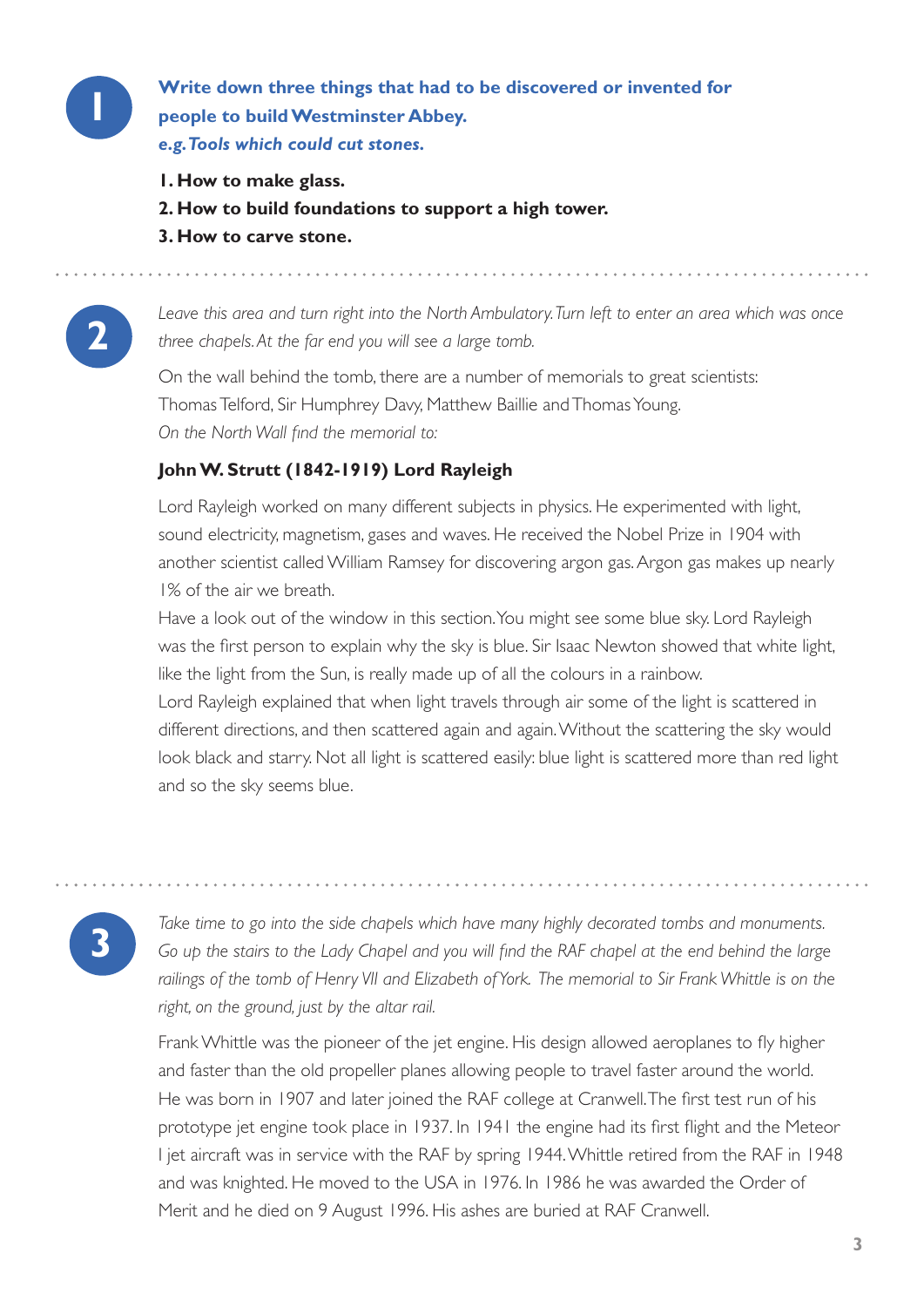### **Who made the first flight in 1903?**

**Concorde's supersonic jet engines allowed it to cross the Atlantic in half the time of a normal aeroplane. To do this Concorde flew at what height?**

**For an aeroplane to lift off the engines and wings give it an upward thrust. What force is acting downwards, pulling it back to earth?**

**Solar powered aeroplanes are powered by sunlight. Some can fly overnight because...**

| <b>The Wright</b> |  |
|-------------------|--|
| <b>brothers</b>   |  |

**17 km**

**Gravity**

**They have batteries which charge up during the day**



**4** *Leave the Lady Chapel and follow the main route round to Poets' Corner. There are toilets in Poets' Corner. The Memorial to Stephen Hales is on the west wall of Poets' Corner, high up, the fourth from the left.* 

### **Stephen Hales (1677-1761)**

In the south transept of Westminster Abbey is a monument to Stephen Hales, eminent botanist and inventor of the ventilator, to help people breath. Hales studied many different subjects: he found a way to extract fresh water from sea water and he was the first person to measure blood pressure. A large portion of his work involved plants. He worked out that plants need something in air which they use to grow. We now know this is carbon dioxide. He also studied how plants take up water and then release some of this water through their leaves. For this work he has a group of plants named after him, called Halesia.

The monument shows a pyramid with a portrait profile of Hales. On either side are figures representing Religion and Botany, holding a cornucopia. A globe displays winged heads, representing winds, referring to his greatest invention. His ventilators were used in the House of Commons, in ships, prisons and hospitals. He died on 4 January 1761 and was buried with his wife at St Mary's church, Teddington. Charles Wesley called him 'a truly pious, humble Christian'.

Which of these scientists has **a unit of force, a space telescope, laws of motion, a crater on the Moon and a crater on Mars**  named after him?

**Isaac Newton**

One of these scientists has **a mountain in the Andes, an island in the Galapagos, a frog, a beetle and many other animals**  named after him?

**Charles Darwin**

Which of these scientists has **a mouthwash and a type of bacteria**  named after him?

This scientist has

**a crater on the Moon, a crater on Mars, a mountain in Tasmania, and a moss** named after him.

**Joseph Lister**

**Charles Lyell**

**4**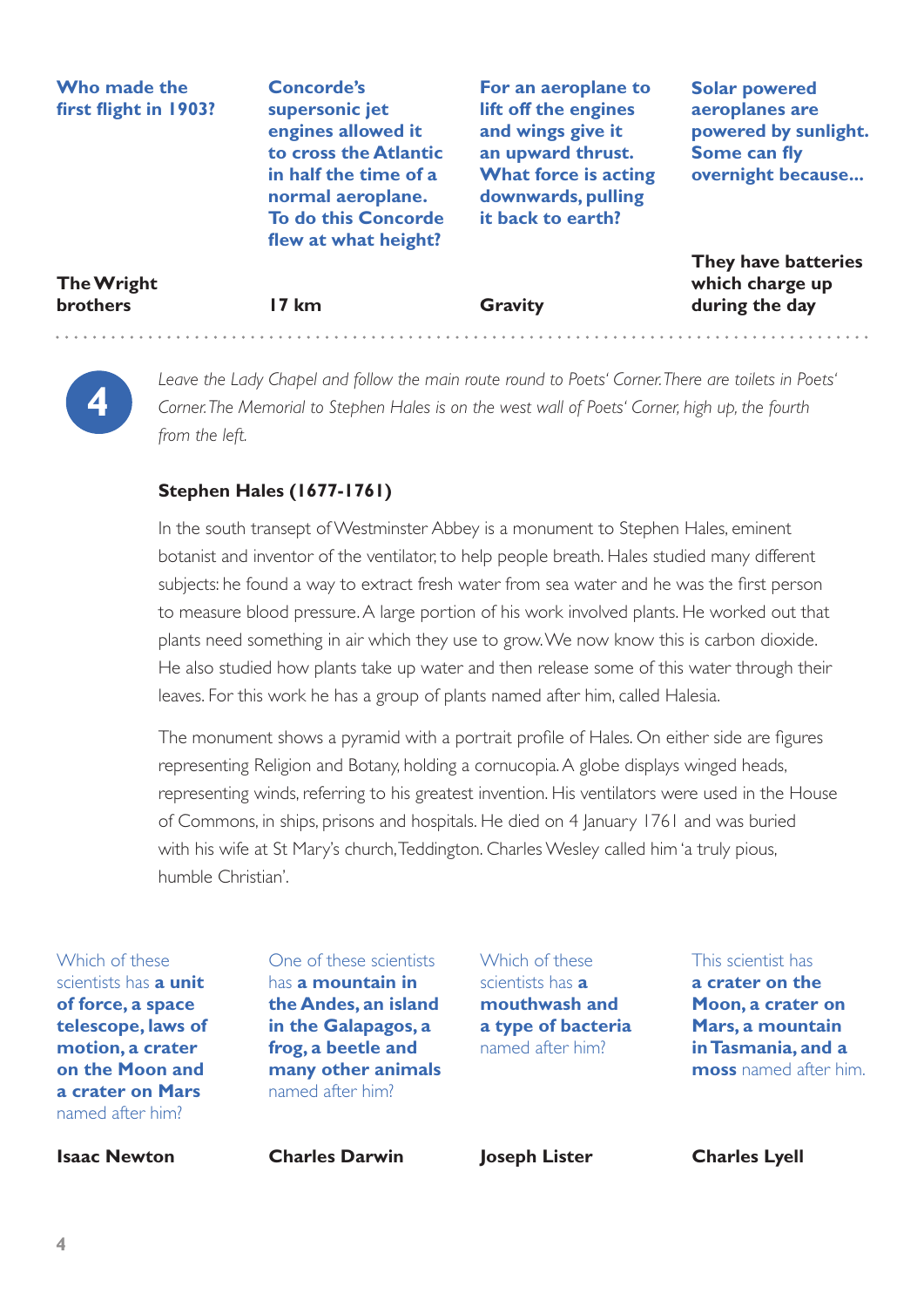

**5** *Leave the Abbey and go out into the Cloister. This is where the monks used to spend most of their time. There is a coffee shop on the right. In the South Cloister is a monument to:*

### **Edmond Halley (1656-1742)**

The famous astronomer Edmond Halley made maps of stars in the southern hemisphere. He also calculated the orbits of 24 comets, and realised that one particular comet seemed to keep returning roughly every 76 years. The comet is now called Halley's Comet.

It was last visible from Earth in 1986 and will next appear in 2061.

The memorial plaque was installed in 1986 and was designed to represent the comet that bears Halley's name. His achievements are listed on its tail, and its head is a small depiction of the Giotto spacecraft that intercepted the comet during its transit in 1986. Halley is actually buried at Lee, Kent.

### **When did Halley's comet last return to Earth? 1986**

### **If the comet is to return again in 76 years, when will we next be able to see it? 2061**

**What was the name of the spacecraft that studied the comet? Giotto**

**6** *Re-enter the Abbey in the Nave. Walk towards the altar and look on the floor in the middle for a large stone covering the grave of:*

### **David Livingstone (1813-1873)**

David Livingstone, the famous Scottish missionary and explorer, was born on 19 March 1813 and died at Ilala in the centre of Africa in May 1873.

Livingstone was an explorer who worked to abolish slavery, and who mapped out areas in central and southern Africa which were unknown in the West. He crossed the Kalahari Desert, and traced the Zambezi River to the coast and the Indian Ocean. He found and named the Victoria Falls which we now know to be the largest waterfall in the world. David Livingstone died trying to find the place where the Nile starts.

Livingstone's heart had been buried under a mpundu tree but his faithful attendants enclosed his embalmed body in a cylinder of bark which was wrapped in sailcloth and carried it to the coast and then sailed to London, arriving the following year. As he had been away from England for so long a correct identification of the remains was required and this was verified by the badly set broken arm which had been crushed by a lion. There was also the fact that only Dr Livingstone could have inspired the Africans to overcome their natural superstition of carrying a dead body for so many months in order to reach the African coast with all the dangers that journey entailed. The location for the grave was eventually chosen in the centre of the Nave, near to James Rennell, founder of the Society for African Exploration.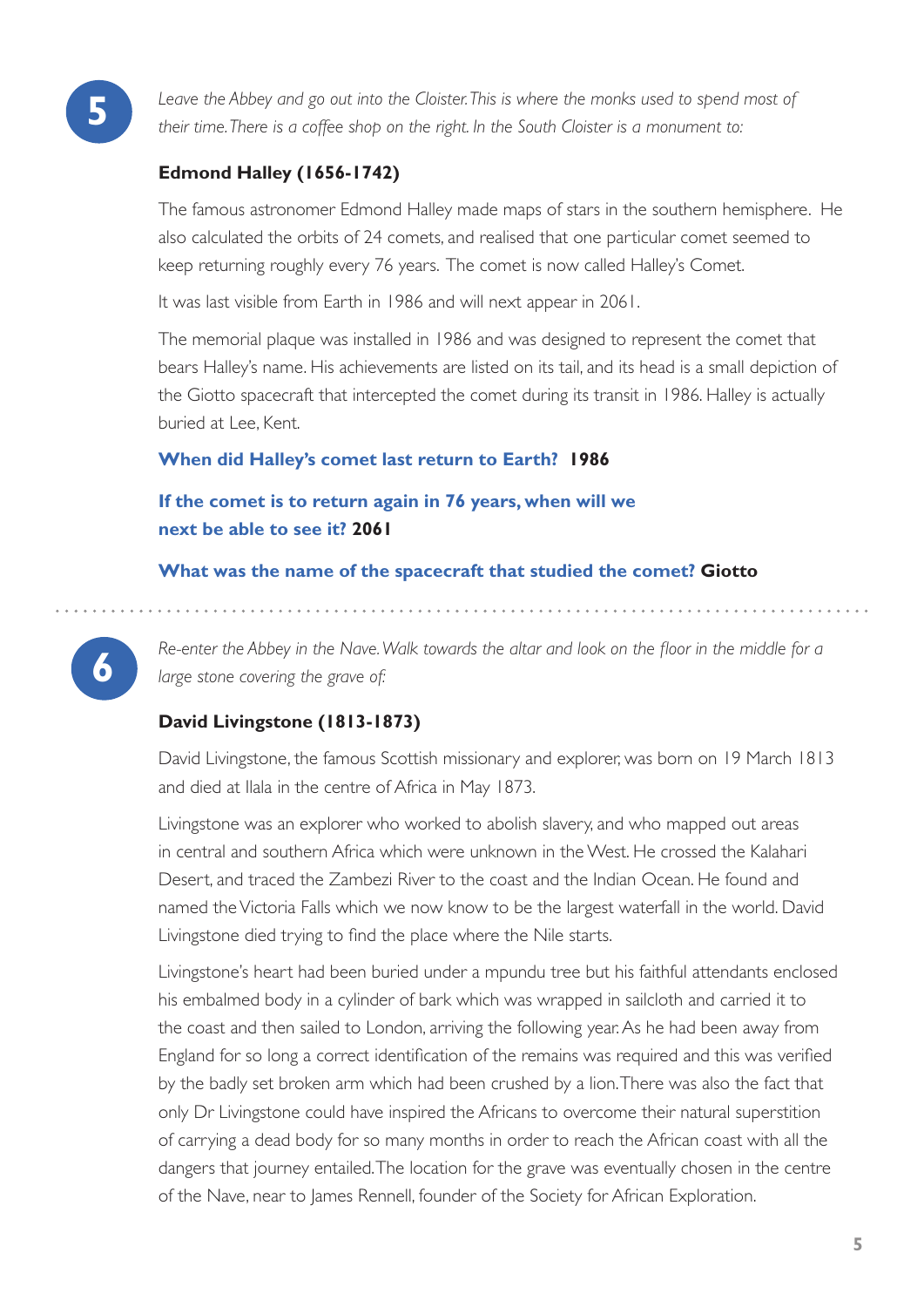### **Which of these animals might David Livingston have faced on his search for the source of the Nile?** Hint: Think about where the Nile is.

### **Lion Giraffe Hippopotamus Rhino**

*On the North side of the nave, by the third pillar, find the grave of:*

### **Charles Lyell (1797-1875)**

Lyell was born in Scotland, the eldest of ten children in a wealthy family. He is best known as the author of *Principles of Geology,* which popularized uniformitarianism – the idea that the earth was shaped by slow-moving forces still in operation today. He felt that you could understand the past by a close examination of the present and realised that the world had taken many millions of years to reach its present form. He greatly influenced Darwin who also studied change over time. He was a devout Christian who did have some trouble accepting some of Darwin's theories.

Lyell's tombstone in the abbey is made from Carboniferous Limestone, and contains hundreds of crinoid fossils. It is a sedimentary rock, formed over many millions of years on the sea bed.

**7** *Walk back up the North Aisle. Just before the gates, look on the floor for a large stone covering the grave of:*

### **Howard Florey of Adelaide and Marston (1898-1968)**

Howard Florey was born in Adelaide on 24 September 1898, a son of Joseph and Bertha Florey. He attended Oxford University as a Rhodes Scholar in 1922 and later worked in Cambridge, Europe and the USA. In 1933 he was appointed professor of pathology at Sheffield and then at Oxford in 1935. He is celebrated for making Alexander Fleming's discovery of penicillin into a clinically useable product, thus initiating the era of antibiotics. During the Second World War, Florey, with his colleague Ernst Chain, found of way of making penicillin in large enough quantities to be used to save thousands of lives.

In 1960 he was elected President of the Royal Society, the first Australian to hold the office. He was created Baron Florey of Adelaide and Marston in 1965 and was made a member of the Order of Merit. He died suddenly in Oxford on 21 February 1968 and is buried at Marston, near Oxford.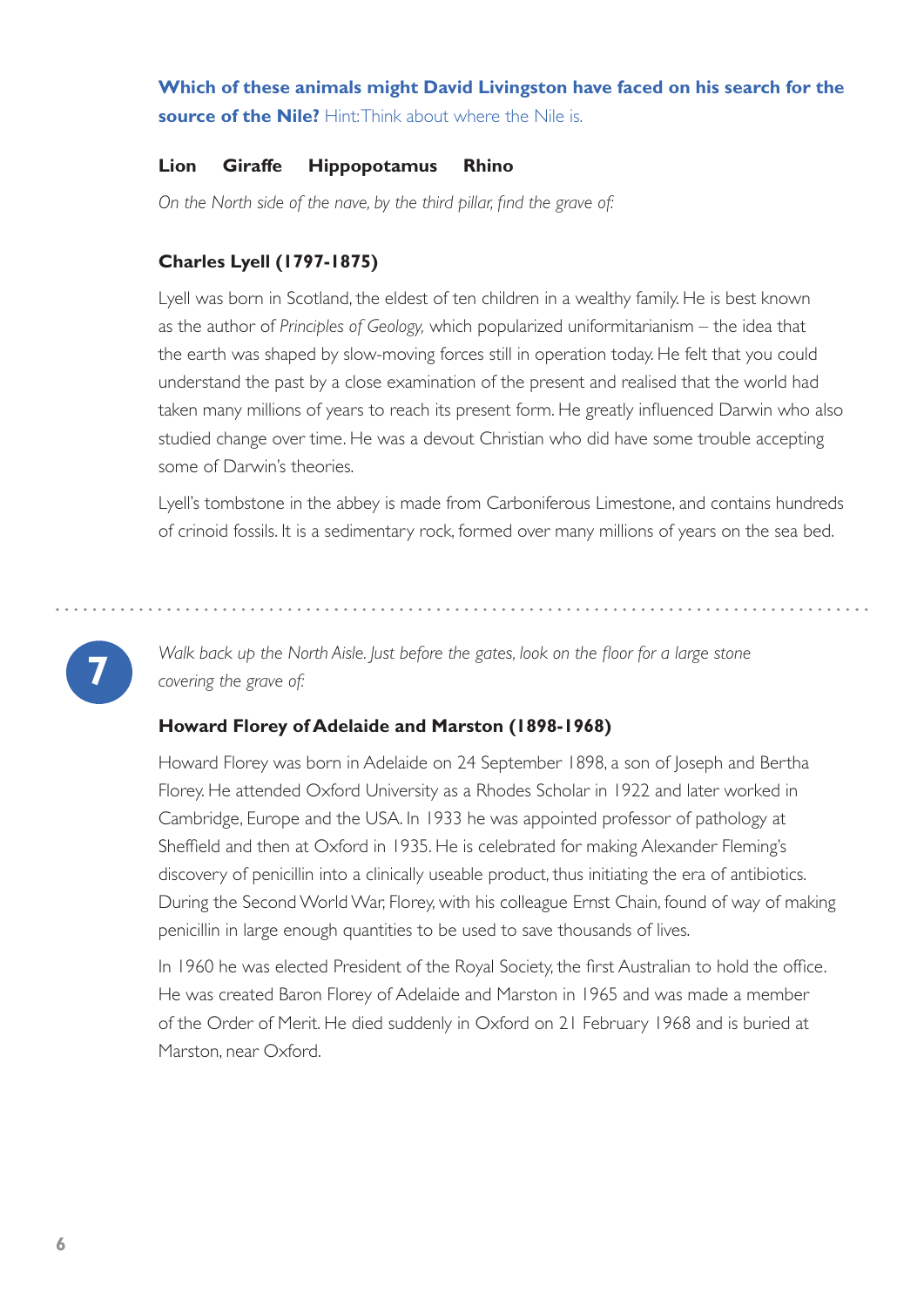## **Can you fill in the right word into the blank spaces to complete the story of penicillin?**

Alexander Fleming discovered penicillin by accident in the year **1928** , when he found a penicillium mould in a dish of **bacteria** he was studying. Fleming realised the mould was producing something that stopped the bacteria growing. This was the first **antibiotic**. He called it penicillin.

Howard Florey and Ernst Chain started working on pencillin about ten years later. At the beginning they found it hard to grow enough mould to treat people, but just like people come in different sizes, not every penicillium mould grew quickly. They needed to find a super mould that would grow fast and produce lots of penicillin. After a huge search the best mould was found growing on a **melon**.

Penicillin kills bacteria but not **viruses**. Today there are lots of different antibiotics, some of which have been found in nature and some which have been made in a laboratory.

 Alexander Fleming, Howard Florey and Ernst Chain have saved millions of lives with their work.

*When you are level with the altar, look to the right over the rope and you will see a number of memorial stones on the floor around the altar.*

### **Michael Faraday (1791-1867)**

Michael Faraday was the son of a blacksmith. Little is known of his early life but he was apprenticed to a bookbinder. His great interest in science was furthered by his contact with Sir Humphrey Davy and Faraday was employed as a laboratory assistant at the Royal Institution. He investigated chemistry, electricity, magnetism, the composition of steel and the making of optical glass and was elected a fellow of the Royal Society.

Faraday's discovery in 1831 that moving a magnet near a wire makes an electric current was the idea behind many electricity power stations today. Faraday is buried in Highgate cemetery in London.

### **Paul Dirac (1902-1984)**

Paul Dirac was born in Bristol where he was brought up by his strict father, a French teacher. He studied Electrical Engineering at Bristol University but decided that he preferred Maths, so he did a second degree and then went to Cambridge where he spent many years studying a new form of physics: quantum mechanics. He predicted the existence of antimatter. Antimatter is just like real matter (everything that we see around us). However, if a piece of matter touches its antimatter partner both would annihilate each other! He won a Nobel Prize 1933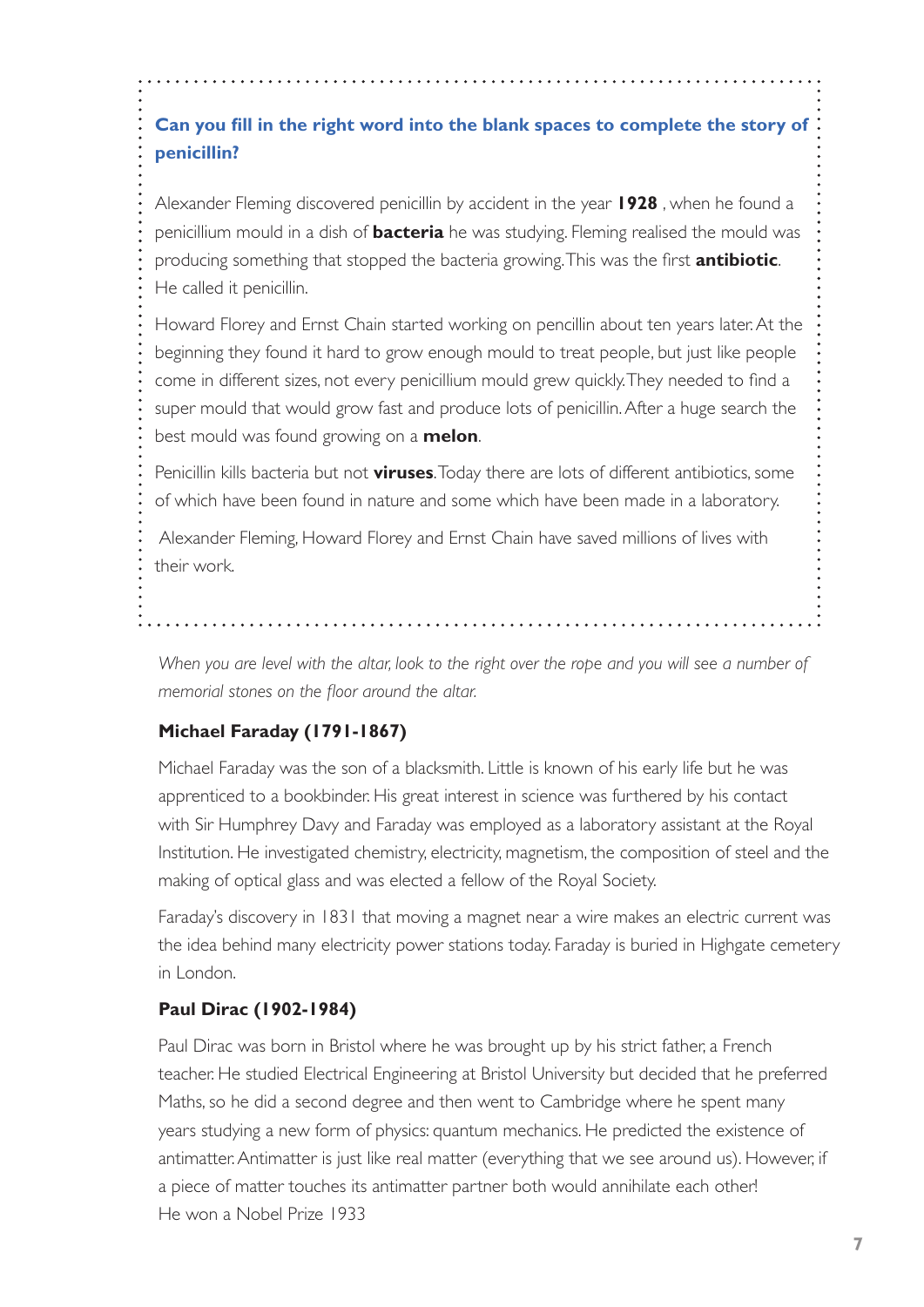### **Joseph John Thomson (1856-1940)**

This scientist discovered the electron. It is the electrons moving around inside a wire that we know as electricity. Born in Manchester, the son of an antiquarian book dealer he studied Maths and in 1906 he was awarded a Nobel Prize for the discovery of the electron and did much to research the structure of the atom. He is buried near Newton. His son also won a Nobel prize for Physics in 1937.

### **Ernest Rutherford (1871-1937)**

Rutherford was born in New Zealand and came to Cambridge to study for his doctorate. He is credited with being the first person to split the atom and did much work on radioactivity and the structure of atoms. He is buried at Westminster Abbey.

### **George Green (1793-1841)**

Although he was a miller's son, when his father realised that George was clever, he found enough money to send him to a proper school where he soon excelled in Maths. He was such a great mathematician that his theories are still used today in a range of sciences. His most important work was published in 1828

### **James Clerk Maxwell (1831-1879)**

This scientist combined all the experiments, observations and theories about electricity and magnetism into a single subject. Scientists are still looking for ways to combine all the main theories in physics in a similar way. He published this work in 1873

### **Fill in the name of the scientist beside their greatest achievements.**

**Dirac** - He discovered that moving a magnet near a wire makes an electric current. This is the idea behind many electricity power stations today – where we get our household electricity.

**Thomson -** He predicted the existence of antimatter. Antimatter is just like real matter (everything that we see around us). However, if a piece of matter touches its antimatter partner both would explode in a shower of energy.

**Rutherford -** Although he was a miller's son, he was such a great mathematician that his theories are still used today in a range of sciences.

**Green -** He proved that inside each atom is a nucleus, an even smaller part. He studied radioactive decay, and his research has lead to building nuclear power stations.

**Maxwell -** This scientist combined all the experiments, observations and theories about electricity and magnetism into a single subject. Scientists are still looking for ways to combine all the main theories in physics in a similar way.

**Faraday -** This scientist discovered the electron. It is the electrons moving around inside a wire that we know as electricity.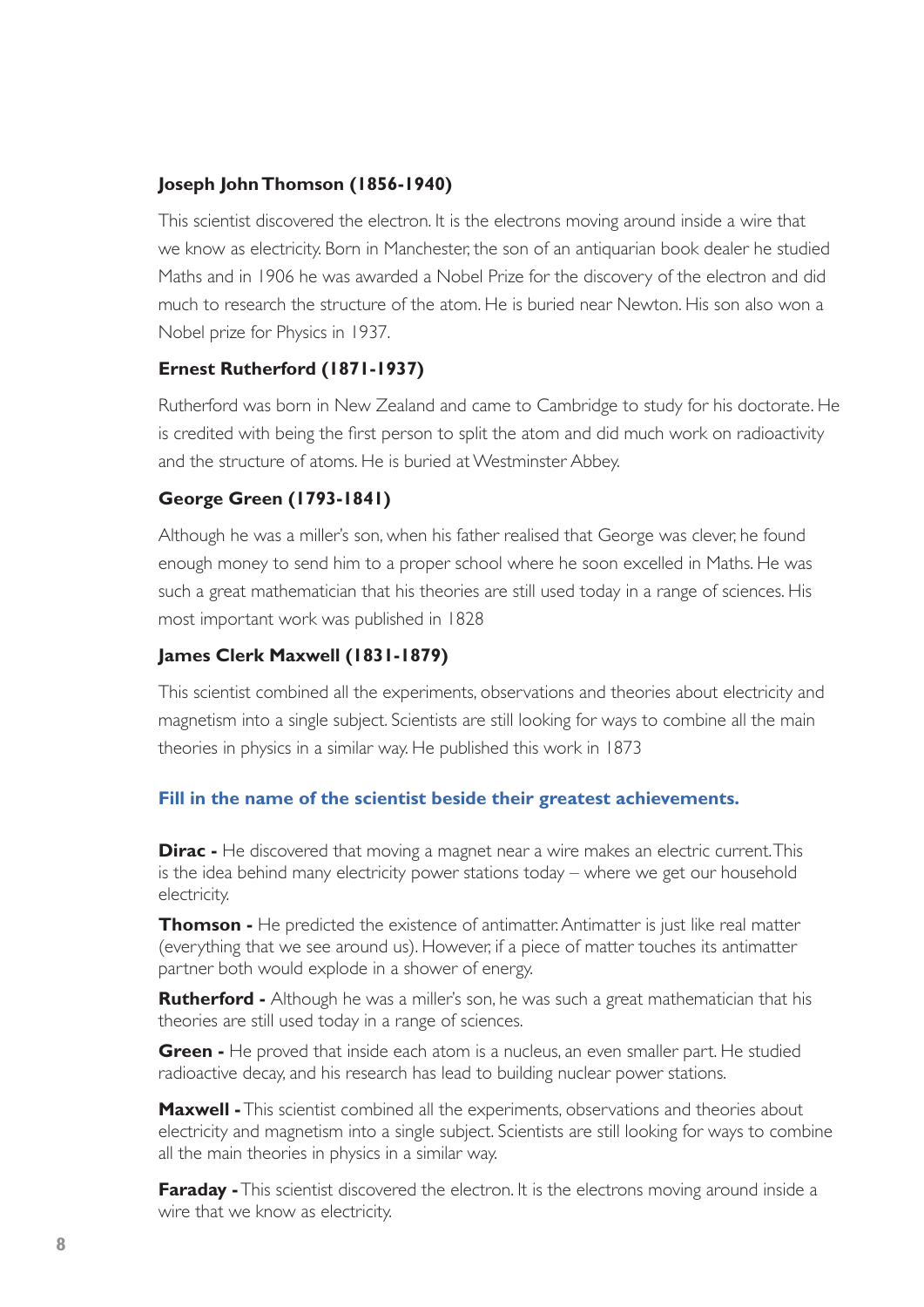

Look at the floor where you are standing and just in front of the blue gates you will find *the grave of :*

### **Charles Darwin (1809-1882)**

Charles Darwin is known for his *Theory of Evolution*.

Just like a human baby will look a little different from its mother and father, when an animal is born it isn't exactly the same as its parents. It may have darker hair, a bigger nose, or smaller feet. If an animal is born that is more able to find food, or hide more easily, it is more likely to survive and may pass on this feature to its babies. Over many years all of these animals will have 'evolved' this ability.

Darwin came up with his ideas in South America and the Galapagos Islands on the HMS Beagle. Darwin looked very closely at tiny differences between very similar animals to work out his theory of evolution.

Scientists put all living things into different groups - living things which are similar to each other.

### **Can you sort out this list of animals into three groups of animals which are similar but not the same?**

**Peacock Chicken Duck Cheetah Tiger Pet Cat Dog Wolf Hyena**

*Just through the gates into the North Quire Aisle, look on the right wall to find the round memorial to Joseph Lister.*

### **Lord Joseph Lister (1827-1912)**

Joseph Lister is famous for making hospitals cleaner safer. He had seen carbolic acid used as a sewer cleaner and realised he could use it to clean instruments, wash wounds and clean the surgeon's hands, killing the invisible 'germs' that caused diseases.

Joseph Lister was famous for stopping diseases, rather than curing them. This is something we all do every day, and because of this we live much healthier lives.